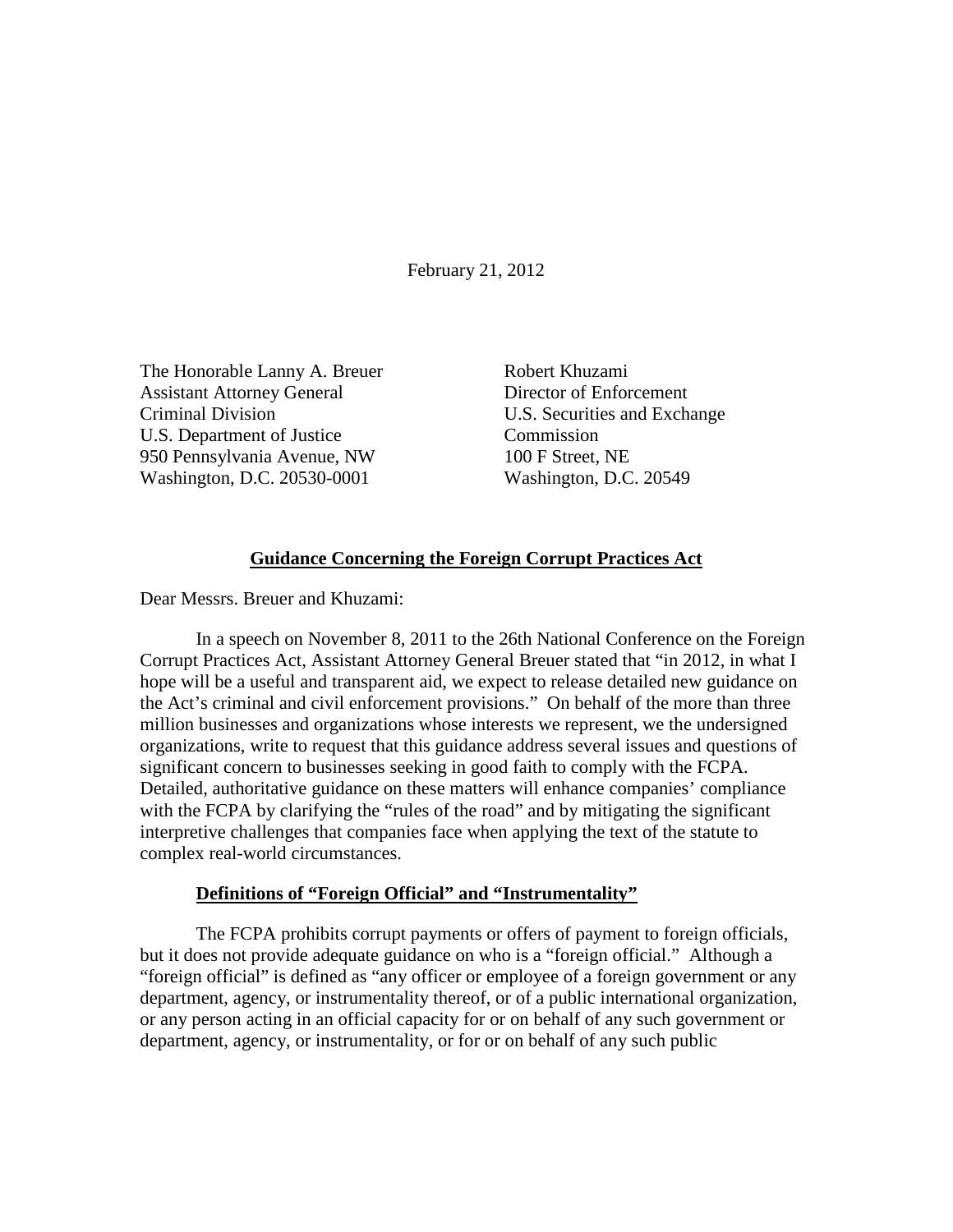international organization," the statute does not provide any definition of "instrumentality." It is therefore unclear what types of entities are "instrumentalites]" of a foreign government such that their employees are considered "foreign officials." As a result, it is often difficult for companies to determine when they are dealing with "foreign officials," particularly in markets in which many companies are at least partially state-owned.

Your agencies have interpreted the terms "foreign official" and "instrumentality" broadly but, as yet, have not provided a clear, uniform definition to which companies may conform their conduct. Courts have treated the issue as multi-faceted and highly fact-specific, holding recently that Congress did not intend either to include or to exclude all state-owned enterprises from the ambit of the FCPA,<sup>[2](#page-1-1)</sup> and that whether a state-owned enterprise qualifies as an "instrumentality" is a question of fact for the jury to decide based on a variety of factors, including the level of investment in the entity by a foreign state, the foreign state's characterization of the entity and its employees, the foreign state's degree of control over the entity, the purpose of the entity's activities, the entity's obligations and privileges under the foreign state's law, the circumstances surrounding the entity's creation and the foreign state's extent of ownership of the entity.<sup>[3](#page-1-2)</sup>

This highly fact-dependent and discretionary approach to which foreign companies qualify as "instrumentalities" of foreign governments and who may be a "foreign official" engenders tremendous uncertainty and risks serious misallocation of resources by U.S. businesses seeking to sell their goods and services in foreign markets, with the result that either transactions are forgone or insufficient resources are available to vet transactions that warrant attention. Without a clear understanding of the parameters of "instrumentality" and "foreign official," companies have no way of knowing whether the FCPA applies to a particular transaction or business relationship, particularly in countries like China where most if not all companies are at least partially owned or controlled by the state. The result of these circumstances has been a chilling effect on legitimate business activity (as companies perceive a real risk of prosecution even in scenarios involving only the most remote and attenuated connection to foreign governments) and a costly misallocation of compliance resources (as companies dedicate resources to policing and investigating even such remote and attenuated situations).

<span id="page-1-0"></span><sup>1</sup> 15 U.S.C. §§ 78dd-1(f)(1)(A), 78dd-2(h)(2)(A), 78dd-3(f)(2)(A).

<span id="page-1-1"></span><sup>2</sup> *U.S. v. Noriega, et al.*, No. 02:10-cr-01031-AHM, Criminal Minutes – General (C.D. Cal. Apr. 20, 2011), ECF No. 474, at 2, 14.

<span id="page-1-2"></span><sup>3</sup> *U.S. v. Carson, et al.*, No. 08:09-cr-00077-JVS, Criminal Minutes – General (C.D. Cal. May 18, 2011), ECF No. 373, at 5.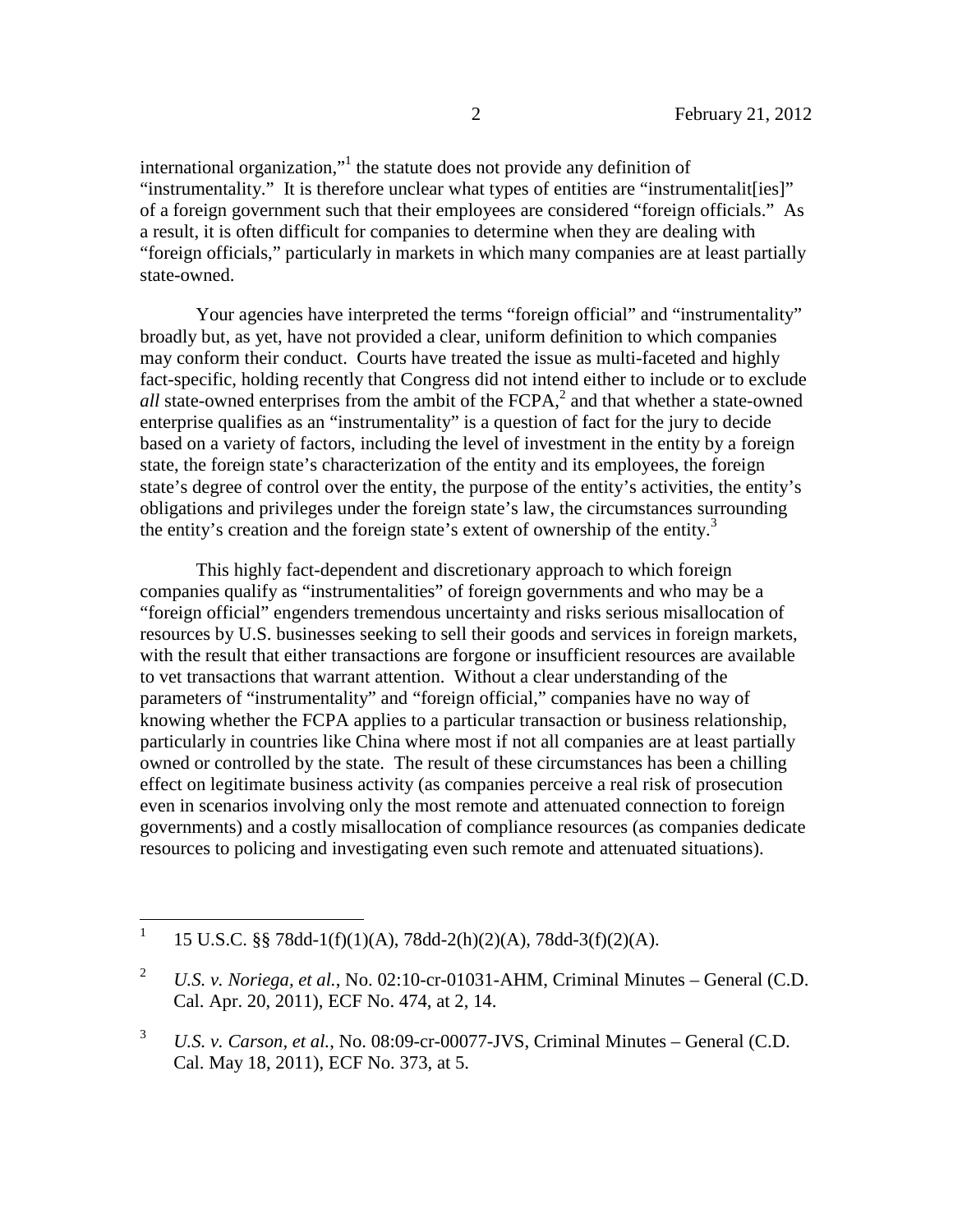The forthcoming guidance therefore should address the meanings of "instrumentality" and "foreign official" in at least the following respects:

- The guidance should identify the percentage ownership or level of control by a foreign government that ordinarily will qualify a corporation as an "instrumentality." Majority ownership or control of a voting majority of outstanding shares would be appropriate standard thresholds, and would be entirely consistent with the 1997 OECD Convention on Combating Bribery of Foreign Public Officials in International Business Transactions. The OECD Convention defines "foreign public official" as "any person holding a legislative, administrative or judicial office of a foreign country, whether appointed or elected; any person exercising a public function for a foreign country, including for a public agency or public enterprise; and any official or agent of a public international organization."[4](#page-2-0) The OECD Convention goes on to define "public enterprise" as "any enterprise, regardless of its legal form, over which a government or governments, may, directly or indirectly, exercise a dominant influence. This is deemed to be the case, inter alia, when the government or governments hold the majority of the enterprise's subscribed capital, control the majority of votes attaching to shares issued by the enterprise or can appoint a majority of the members of the enterprise's administrative or managerial body or supervisory board." Similar principles of majority ownership and dominant influence should apply to the interpretation of "instrumentality" under the FCPA.
- The Department and the SEC should clarify that, in order for a company to be considered an "instrumentality," it typically must perform governmental or quasi-governmental functions. The guidance also should provide a detailed list of what those functions may include.
- The guidance also should identify exceptions, if any, to the foregoing general principles. For example, does majority ownership of a company by a sovereign wealth fund necessarily render employees of that company "foreign officials"? What if the majority ownership by a foreign government is indirect, e.g., the individual is employed by a subsidiary of a subsidiary of a company whose majority owner is a foreign government – or a sovereign wealth fund? What if an individual works only part time for a government entity (e.g., a doctor with dual practices, both public and private) – is that individual a "foreign official" and if so, when?

<span id="page-2-0"></span><sup>4</sup> 1997 OECD Convention on Combating Bribery of Foreign Public Officials in International Business Transactions, Article I, Paragraph 4(a) & Commentary.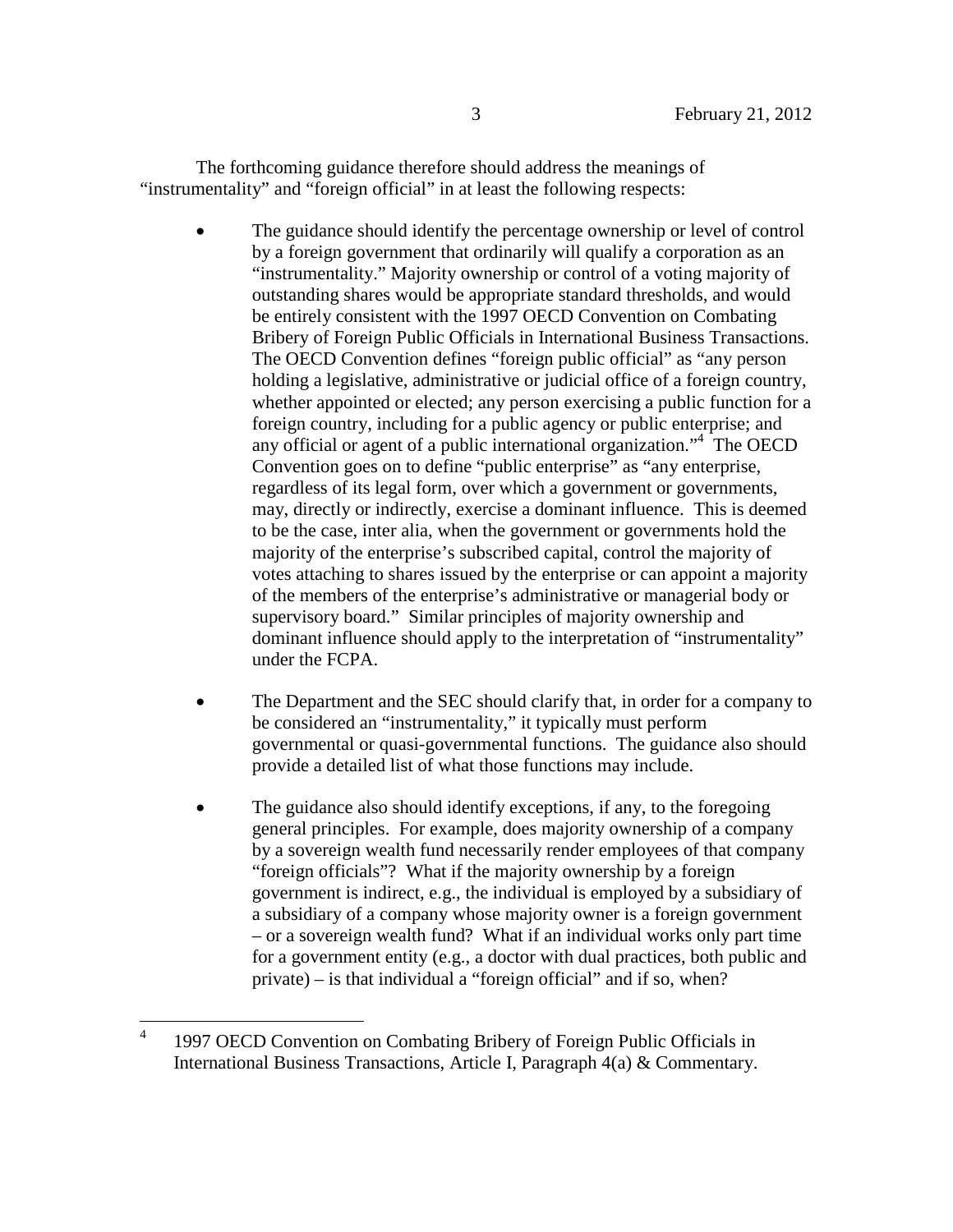## **Consideration of Compliance Programs in Enforcement Decisions**

Under the current FCPA enforcement regime, the business community lacks confidence that the Department and the SEC will give sufficient consideration to potential defendant companies' strong, pre-existing compliance programs when making enforcement decisions. The Department's Principles of Federal Prosecution of Business Organizations provide that when determining "the proper treatment of a corporate target," prosecutors "should consider," among other factors, "the existence and effectiveness of the corporation's pre-existing compliance program...."<sup>[5](#page-3-0)</sup> The SEC, in its **Seaboard** factors, also advises that its staff should consider a company's compliance program when making enforcement decisions.<sup>[6](#page-3-1)</sup> However, the guidance under both the Principles of Federal Prosecution and the Seaboard factors regarding compliance programs is presented in a manner so general that it provides little concrete aid to companies attempting to implement or enhance compliance programs.

Accordingly, we respectfully request that the Department and the SEC provide guidance regarding what would be considered an effective FCPA compliance program that would merit favorable consideration in enforcement decisions. If the forthcoming guidance on this issue consists merely of a recitation in summary form of specific corporate compliance programs that have been adopted pursuant to deferred prosecution agreements, non-prosecution agreements or SEC settlements, the marginal utility of such guidance to the cause of FCPA compliance in the business community will be limited. Instead, the guidance should establish standards that businesses may adopt and incorporate as part of their compliance programs, and identify the specific components that the Department and SEC consider to be essential to a robust FCPA compliance program.

The guidance also should describe how the Department and the SEC factor companies' voluntary disclosures of FCPA violations by their employees into enforcement decisions.

# **Parent-Subsidiary Liability**

The FCPA itself does not set forth circumstances when a parent company may be held liable for a foreign subsidiary's violations of the anti-bribery provisions of the FCPA. This lack of statutory clarity has been compounded by an apparent difference in

<span id="page-3-0"></span><sup>5</sup> *See* Principles of Federal Prosecution of Business Organizations, Title 9, Chapter 9- 28.300 and 9-28.800, UNITED STATES ATTORNEY MANUAL, *available at* http://www.justice.gov/usao/eousa/foia\_reading\_room/usam/title9/28mcrm.htm.

<span id="page-3-1"></span><sup>6</sup> Exchange Act Release No. 44969 (Oct. 23, 2001) (informally known as the Seaboard report).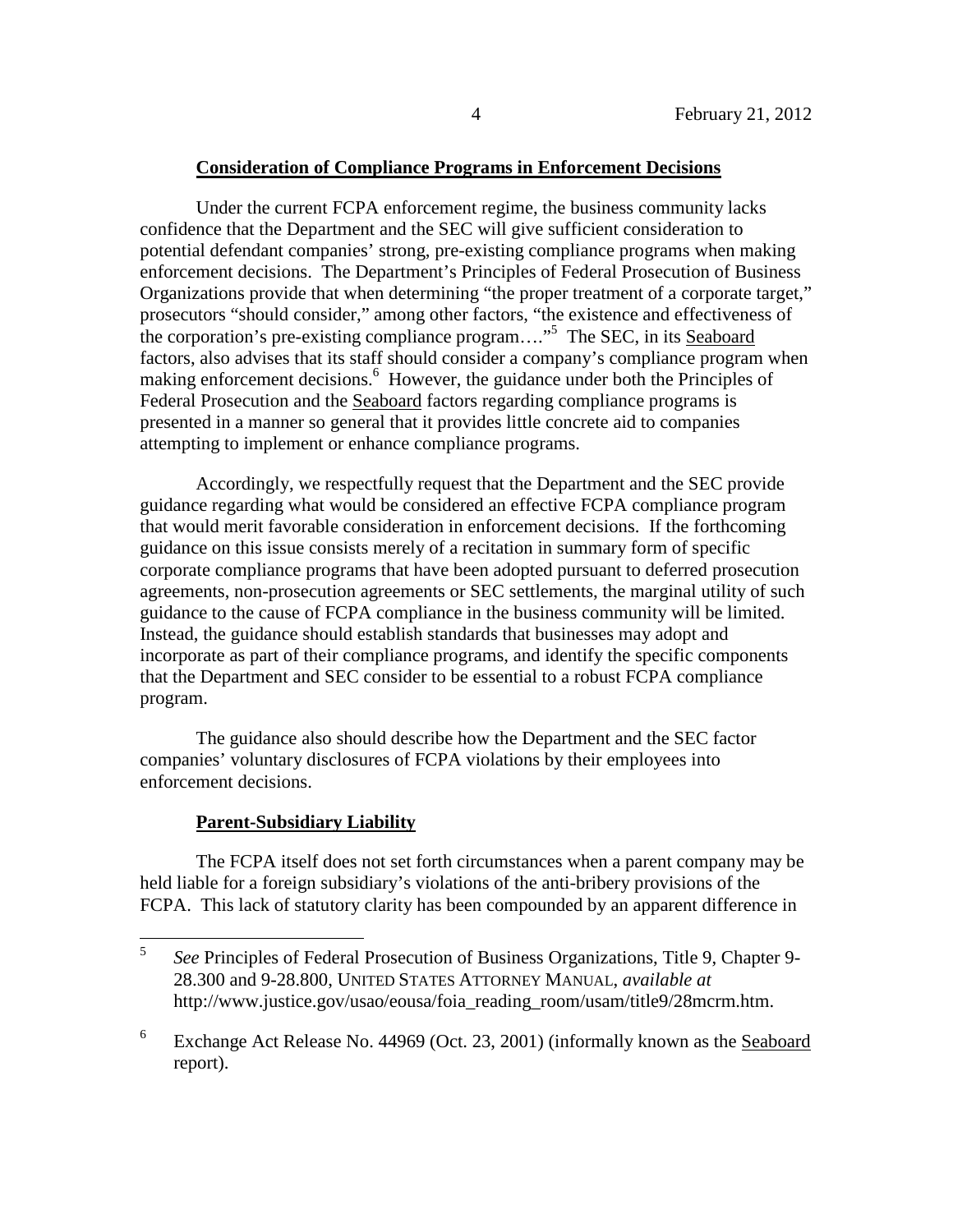enforcement policy between the Department and the SEC. The Department takes the position that a parent corporation "may be held liable for the acts of [a] foreign subsidiar[y] [only] where they authorized, directed, or controlled the activity in question."<sup>[7](#page-4-0)</sup> By contrast, the SEC has charged parent companies with civil violations of the anti-bribery provisions based on actions by a subsidiary of which the parent is entirely ignorant.<sup>[8](#page-4-1)</sup> The SEC's approach appears to be contrary not only to well-established common law principles of corporate liability, but also to the statutory language of the anti-bribery provisions, which require evidence of knowledge and intent for liability. It is also contrary to the position taken by the drafters of the FCPA, who recognized the "inherent jurisdictional, enforcement and diplomatic difficulties raised by the inclusion of foreign subsidiaries of U.S. companies in the direct prohibitions of the bill" and who made clear that an issuer or domestic concern generally should be liable for the actions of a foreign subsidiary only if the issuer or domestic concern engaged in bribery by acting "through" the subsidiary. $\frac{9}{5}$  $\frac{9}{5}$  $\frac{9}{5}$  At most, the drafters indicated that if a parent company's ignorance of the actions of a foreign subsidiary resulted from conscious avoidance of knowledge, the parent "could be in violation of section 102 requiring companies to devise and maintain adequate accounting controls."[10](#page-4-3)

The SEC's theory that a parent company can be liable for a subsidiary's violations of the anti-bribery provisions even where the subsidiary's improper acts were undertaken without the parent's knowledge, consent, assistance or approval also has not been tested in court. In the absence of any judicial guidance on the contours and the limits, if any, of this potential parent-company liability, it remains a source of significant concern for U.S. companies with foreign subsidiaries. Accordingly, we respectfully request that the forthcoming guidance clarify and confirm that both the Department and the SEC consider parent company liability under the FCPA's anti-bribery provisions to extend only to circumstances in which the parent actually authorized, directed or controlled the improper activity of its subsidiary.

<span id="page-4-0"></span><sup>7</sup> Department of Justice, *Layperson's Guide to FCPA*, *available at* http://www.justice.gov/criminal/fraud/fcpa/docs/lay-persons-guide.pdf.

<span id="page-4-1"></span><sup>8</sup> *See, e.g., In re* United Industrial Corp., Exchange Act Release No. 60005, 2009 WL 1507586 (May 29, 2009), *available at* http://www.sec.gov/litigation/admin/2009/34- 60005.pdf; SEC Litig. Rel. No. 21063, 2009 WL 1507590 (May 29, 2009), *available at* http://www.sec.gov/litigation/litreleases/2009/lr21063.htm.

<span id="page-4-2"></span><sup>9</sup> *See* H.R. Conf. Rep. 95-831, at 14 (1977).

<span id="page-4-3"></span><sup>10</sup> *See* S. Rep. No. 95-114, at 11 (1977).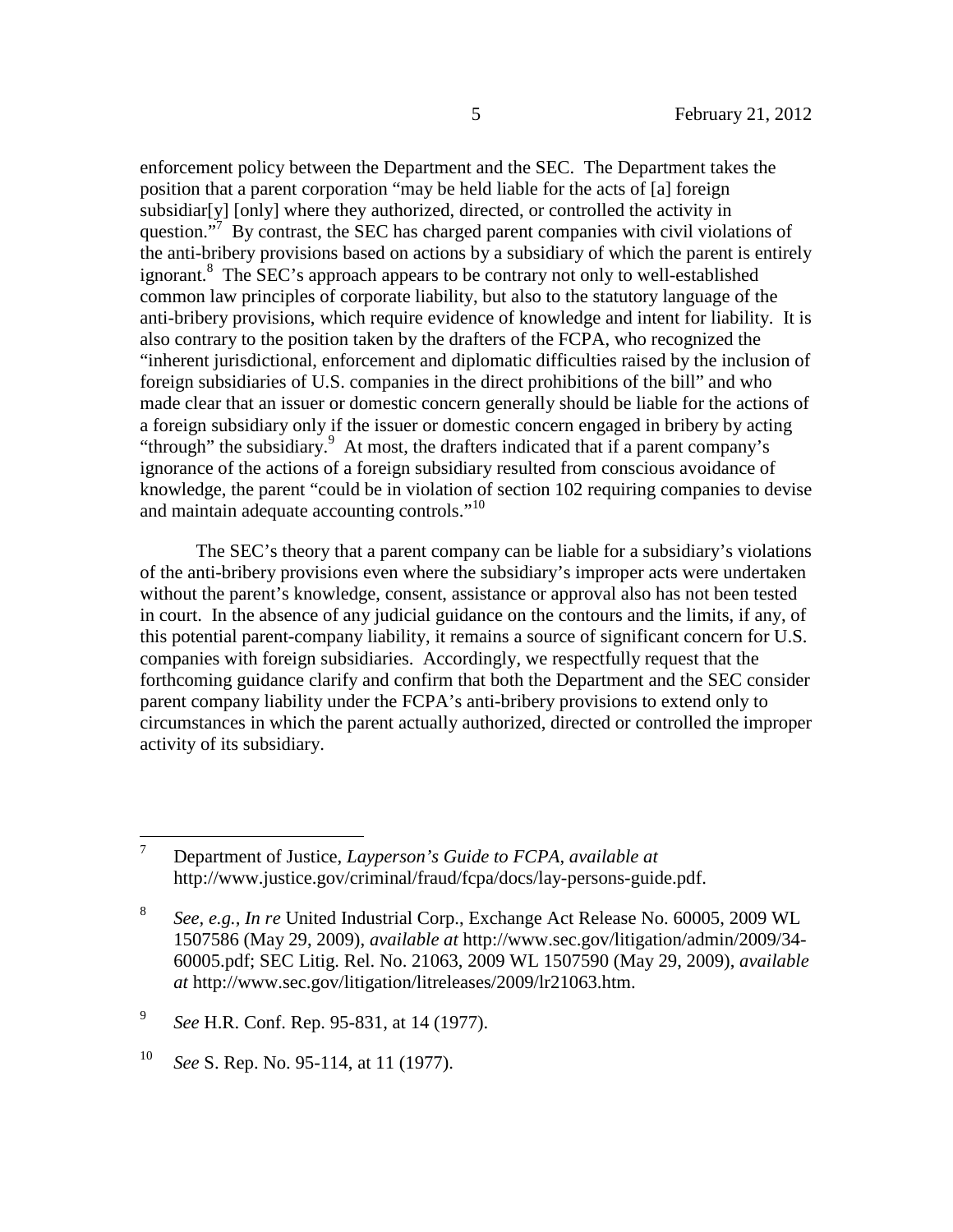#### **Successor Liability**

Under the FCPA, a company may be held liable for the actions of a company that it acquires or merges with – even if those actions took place prior to the acquisition or merger and were entirely unknown to the acquiring company. While a company in certain circumstances may mitigate its risk by conducting due diligence prior to an acquisition or merger (or, in certain circumstances, immediately following the transaction),<sup>[11](#page-5-0)</sup> such due diligence is only a factor that the Department or the SEC may consider when deciding whether to exercise their discretion not to prosecute or file claims. Even when an acquiring company has conducted exhaustive due diligence and immediately voluntarily reported suspected violations of the target company, for example, the benefits of such diligence are uncertain and usually unknowable.

The threat of successor liability even if a thorough investigation is undertaken prior to a transaction has had a significant chilling effect on mergers and acquisitions, and therefore clearer parameters for successor liability under the FCPA are needed. The Department and the SEC should clarify that they ordinarily will not pursue an enforcement action against a company for pre-acquisition violations by an acquiree. If the successor company inherits employees who continue to commit FCPA violations, such new or continuing conduct may, of course, be imputed to the new company.

At the very least, if a company conducts reasonable due diligence prior to an acquisition, the company ordinarily should not be subject to any enforcement action for pre-acquisition conduct by the acquired entity. What constitutes sufficient due diligence may vary depending on the risks in a given transaction – e.g., whether the target company does significant business in regions that are known for corruption – the size and complexity of the transaction, and the existence or absence of legal or structural impediments to reasonable pre-acquisition diligence. But sufficient pre-acquisition due diligence should not require a full internal investigation and the expenditure of significant resources by the company. Instead, the government's forthcoming guidance should outline reasonable standards for such diligence and identify factors that will be considered in determining whether diligence was adequate.

The guidance also should provide realistic standards for post-acquisition due diligence where pre-acquisition due diligence could not be undertaken or was significantly limited. Although the Department addressed this topic in Opinion Release 08-02, the Department's guidance required the company in question to conduct diligence on a scale equivalent to a massive internal investigation in order to avoid prosecution for any FCPA violations committed by the acquired company prior to the transaction. For

<span id="page-5-0"></span><sup>&</sup>lt;sup>11</sup> *See* Department of Justice FCPA Opinion Procedure Release No. 08-02 (Jun. 13, 2008), *available at* http://www.usdoj.gov/criminal/fraud/fcpa/opinion/2008/0802.html.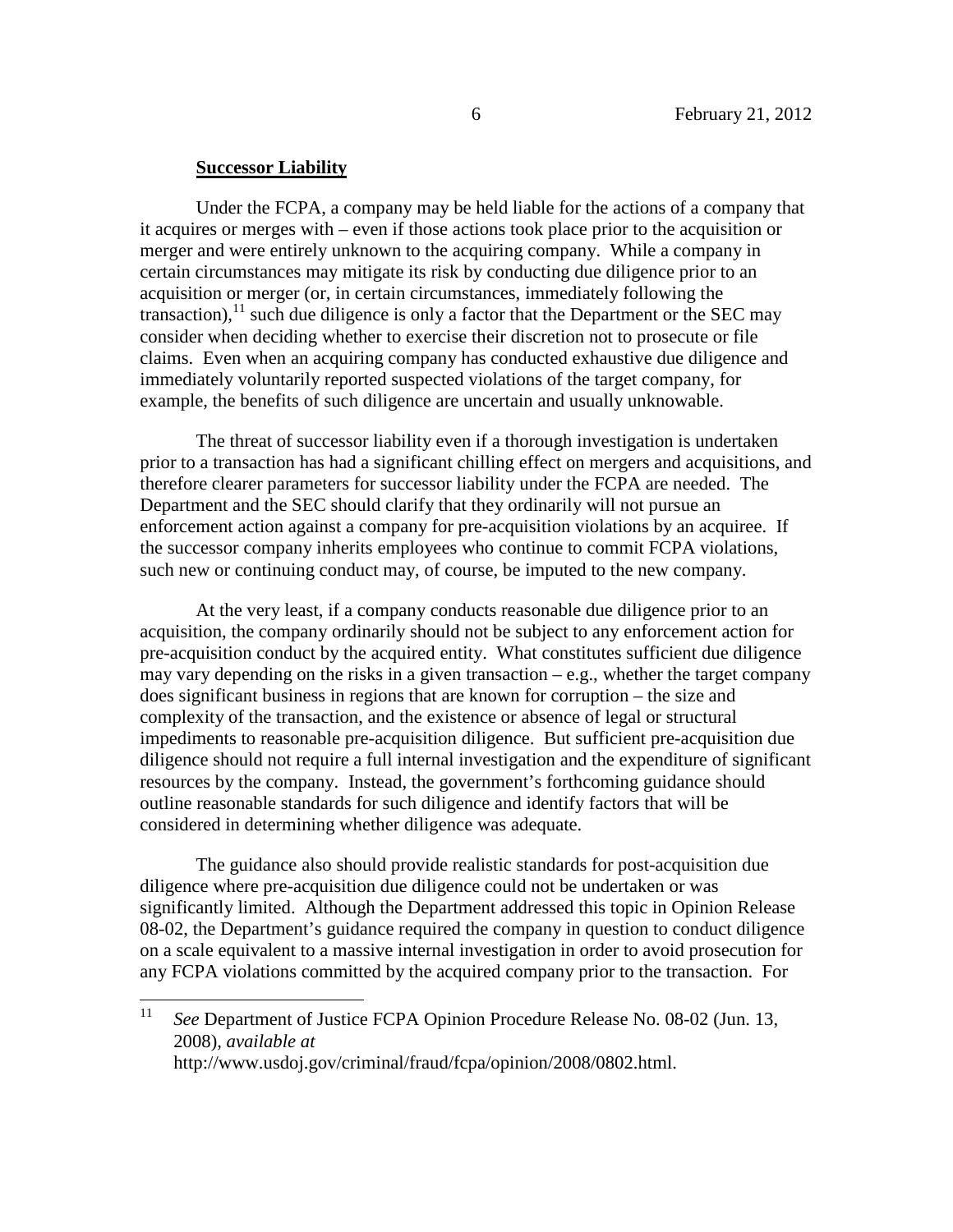example, the company was advised that it should retain outside counsel and forensic accountants to conduct a full examination of the acquiree's emails and financial and accounting records and to interview the acquiree's personnel, and to accomplish all of this on a rigid and aggressive schedule spanning less than six months (with high risk issues to be identified, investigated and reported to the Department within 90 days of the transaction closing).<sup>[12](#page-6-0)</sup> The sweeping expectations set forth in Opinion Release 08-02 are unrealistic and unduly punitive. They merit thorough reconsideration.

### **De Minimis Gifts and Hospitality**

The Department has stated that it does not prosecute conduct involving de minimis gifts and hospitality to foreign officials. For example, during a June 14, 2011 hearing before the House Subcommittee on Crime, Terrorism and Homeland Security, when Acting Deputy Assistant Attorney General Greg Andres was asked "Are de minimis cases ever brought?" he testified, "They're not, sir. And just to clear the record, the Department of Justice has never prosecuted somebody for giving a cup of coffee to a foreign official, a martini, two martinis, a lunch, a taxi ride or anything like that."<sup>[13](#page-6-1)</sup> Notwithstanding the Department's assurances, such gifts and hospitality remain subject to prosecution at the whim of the government. They are therefore a subject of considerable concern both for business personnel who regularly encounter situations involving such hospitality – the business lunch, the site visit that includes transportation for guests, the pitch meeting that includes gifts of company trinkets – and for companies' compliance personnel, who frequently must devote disproportionate resources to investigating, analyzing and attempting to resolve such situations.

Compliance officers routinely are called upon to address questions relating to how much can be spent on a meal, how many meals in a year may an official be invited to attend, and similar issues. The risk that the Department could prosecute de minimis gift and hospitality cases, in combination with the absence of any guidelines from the government regarding the threshold below which it ordinarily will not bring those cases, has resulted in a serious misallocation of compliance resources to detect and address potential breaches that should fall below any reasonable threshold.

While we recognize that exceptional circumstances may exist in which the Department or the SEC concludes that a de minimis gift nevertheless merits charges, we submit that it should be possible to identify a clear standard for gifts and hospitality that ordinarily will not be subject to enforcement action and to address common scenarios that arise in the course of business interactions with foreign officials. For example, in what

<span id="page-6-0"></span> $12$  *Id.* 

<span id="page-6-1"></span><sup>&</sup>lt;sup>13</sup> Hearing of the Crime, Terrorism and Homeland Security Subcommittee of the House Judiciary Committee (June 14, 2011), Tr. at 16-17.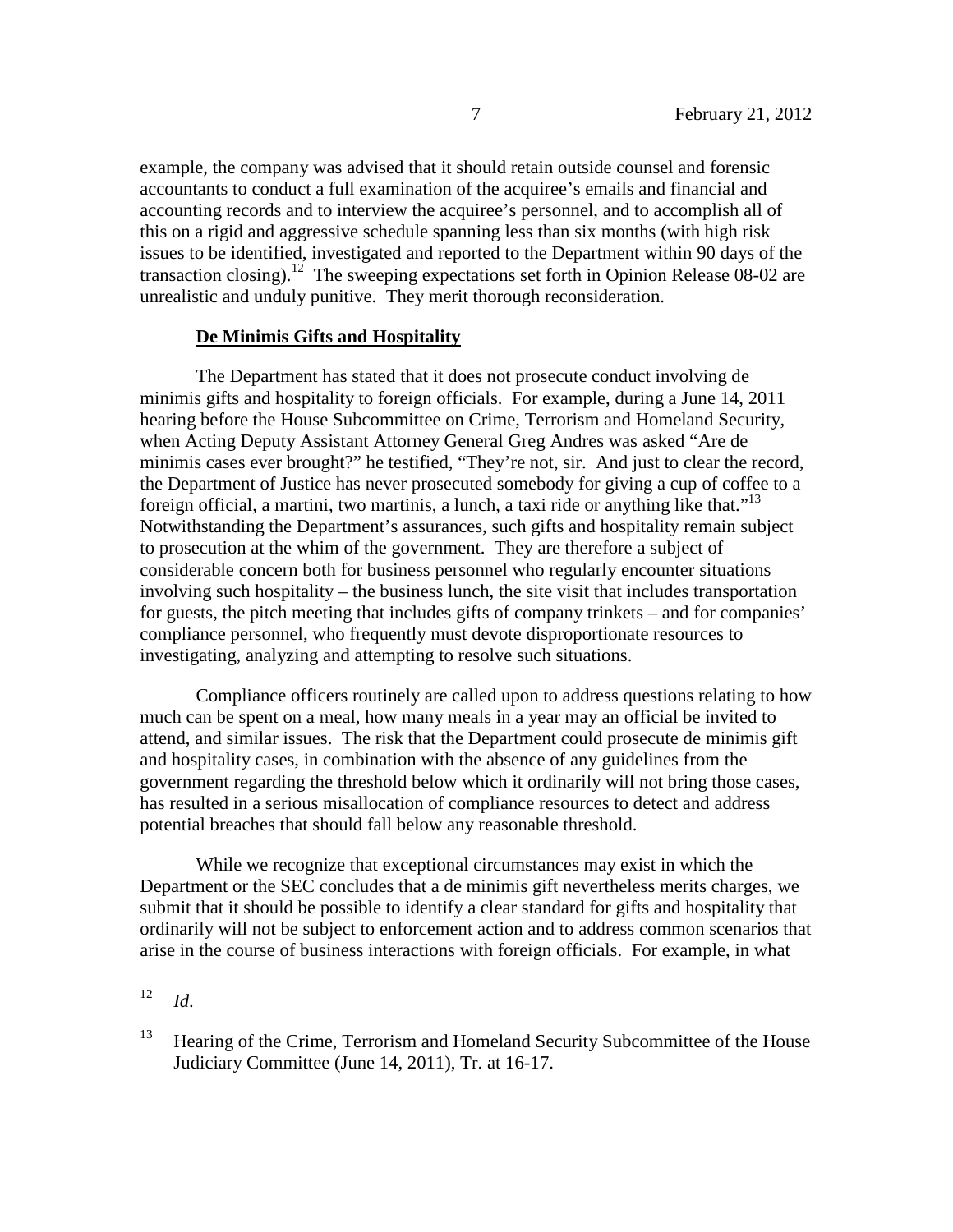circumstances would it violate the FCPA to provide foreign officials with tickets to a sporting event or concert? In what circumstances would it violate the FCPA to pay for business class or first class flights, car services, hotel accommodations, meals or other travel expenses for foreign officials in connection with business-related travel? In what circumstances would it violate the FCPA to pay for meals or travel expenses for relatives of foreign officials (e.g., inviting a foreign official and his or her spouse to attend a dinner with employees of the business)? In addition to providing much-needed clarity with respect to commonplace business activities, such guidance also will help companies avoid wasting resources on internal investigations of technical but inconsequential breaches (e.g., the taxi ride or business lunch) and instead allocate those resources to detecting, investigating, and preventing those more serious instances of corruption that the FCPA was intended to address.

As you know, the U.K. Ministry of Justice already has provided such guidance regarding the application of the U.K. Bribery Act. According to that guidance, "Bona fide hospitality and promotional, or other business expenditure which seeks to improve the image of a commercial organisation, better to present products and services, or establish cordial relations, is recognised as an established and important part of doing business and it is not the intention of the Act to criminalise such behaviour. The Government does not intend for the Act to prohibit reasonable and proportionate hospitality and promotional or other similar business expenditure intended for these purposes."[14](#page-7-0) The Ministry of Justice cites, as examples of ordinarily legitimate hospitality, "the provision of airport to hotel transfer services to facilitate an on-site visit," "dining and tickets to an event," or "reasonable travel and accommodation to allow foreign public officials to visit [a company's] distant mining operations so that those officials may be satisfied of the high standard and safety of the company's installations and operating systems...."<sup>[15](#page-7-1)</sup> Similar concrete examples in your forthcoming guidance would be extremely useful to the business community.

### *Mens Rea* **Standard for Corporate Criminal Liability**

Although the FCPA expressly limits an individual's liability for violations of the anti-bribery provisions to situations in which the individual has committed those violations "willfully," it does not contain any similar language with regard to corporate criminal liability.<sup>[16](#page-7-2)</sup> This inconsistency in the statutory language appears to expose companies to criminal penalties for violations of the FCPA even if there is no identifiable person of authority who knew that the conduct was unlawful or even wrong. Because

<span id="page-7-2"></span> $16$  15 U.S.C. § 78dd-3(a)(2).

<span id="page-7-0"></span><sup>14</sup> U.K. Ministry of Justice, *The Bribery Act 2010 – Guidance*, at ¶ 26.

<span id="page-7-1"></span><sup>15</sup> *Id*. at ¶¶ 30-31.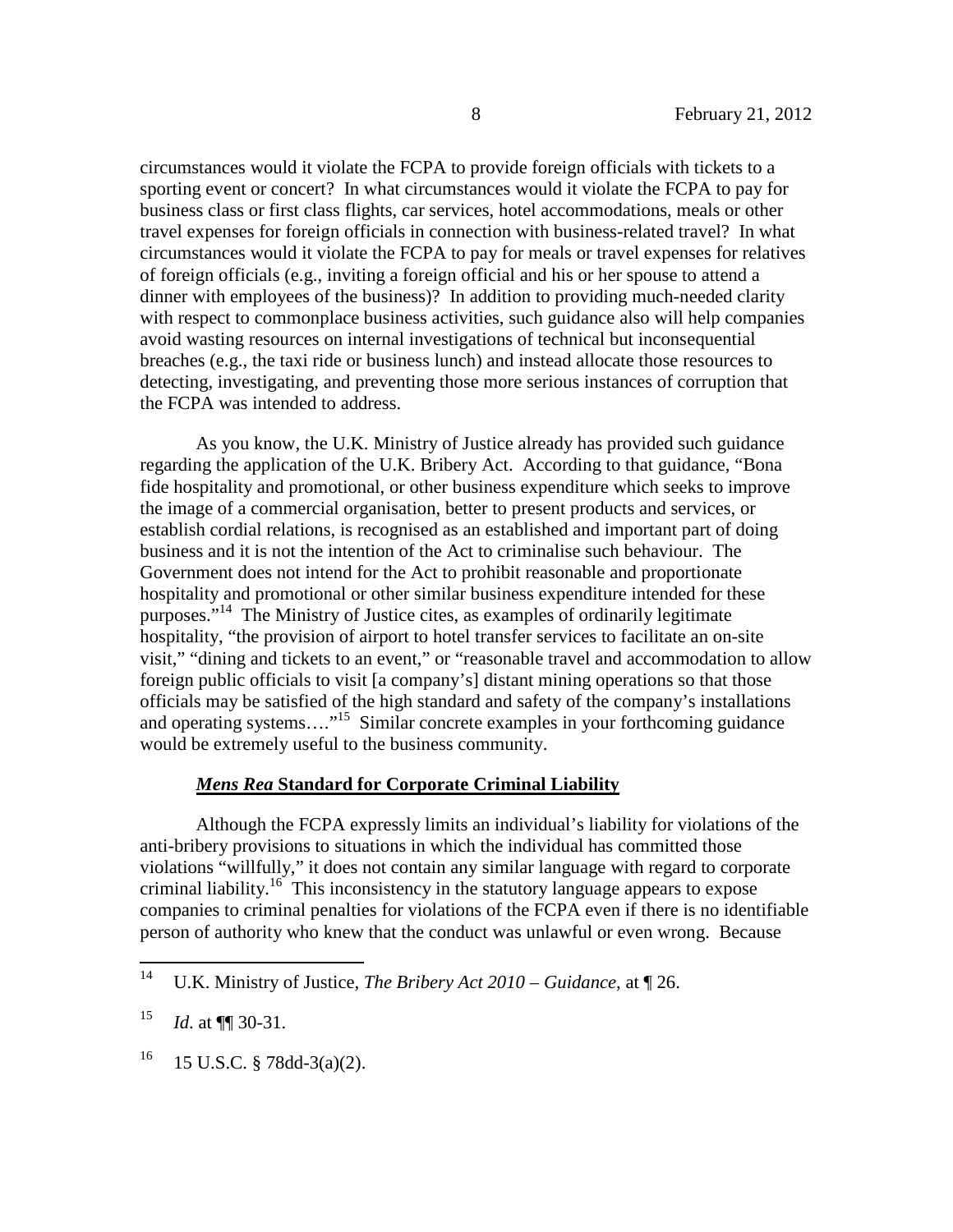corporations act only through their employees or agents and therefore can be liable only if an individual for whom the corporation is liable has committed the criminal act, it should not be possible to convict a corporation unless the employee is liable. Such individual liability requires willful conduct, and so should corporate liability. Given that the statute does not explicitly address the *mens rea* standard for corporate criminal liability, we request that the Department clarify its position on that standard, including by stating whether the Department's view is that a company may be criminally sanctioned for FCPA bribery violations of which the company had no direct knowledge.

### **Declination Decisions**

We also request that the Department reconsider its practice of not providing information about its decisions to close FCPA-related investigations with no enforcement action. An understanding of the real-world circumstances that result in a declination would be tremendously useful to companies seeking to comply with the FCPA. In particular, to the extent that a declination decision is based on the robustness of a company's compliance program, information about that program would help provide a standard against which other companies may measure their own programs. The Department could and should make information about its declinations available without identifying the companies or individuals at issue – just as it already does in its Opinion Releases.

### **Other Recurring Issues**

Given the complexity of the FCPA and the modern business environment, compliance officials at companies regularly confront many issues of interpretation and application in addition to those identified above. Among those recurring situations are the following, and we respectfully request that the forthcoming guidance address these scenarios.

- Companies that enter into business relationships with relatives of government officials face risks under the FCPA, but it should not be the case that such relationships are never appropriate. Accordingly, the guidance should outline recommended "best practices" and examples of prophylactic measures that would be expected by DOJ and SEC with regard to business relationships with relatives of foreign officials. In addition, the guidance should address those circumstances where a company has no knowledge of a family member's connections to government or are unlikely to have any business before or with applicable government bodies.
- Charitable organizations and institutions in many nations have significant government ties. What standards should govern corporate donations to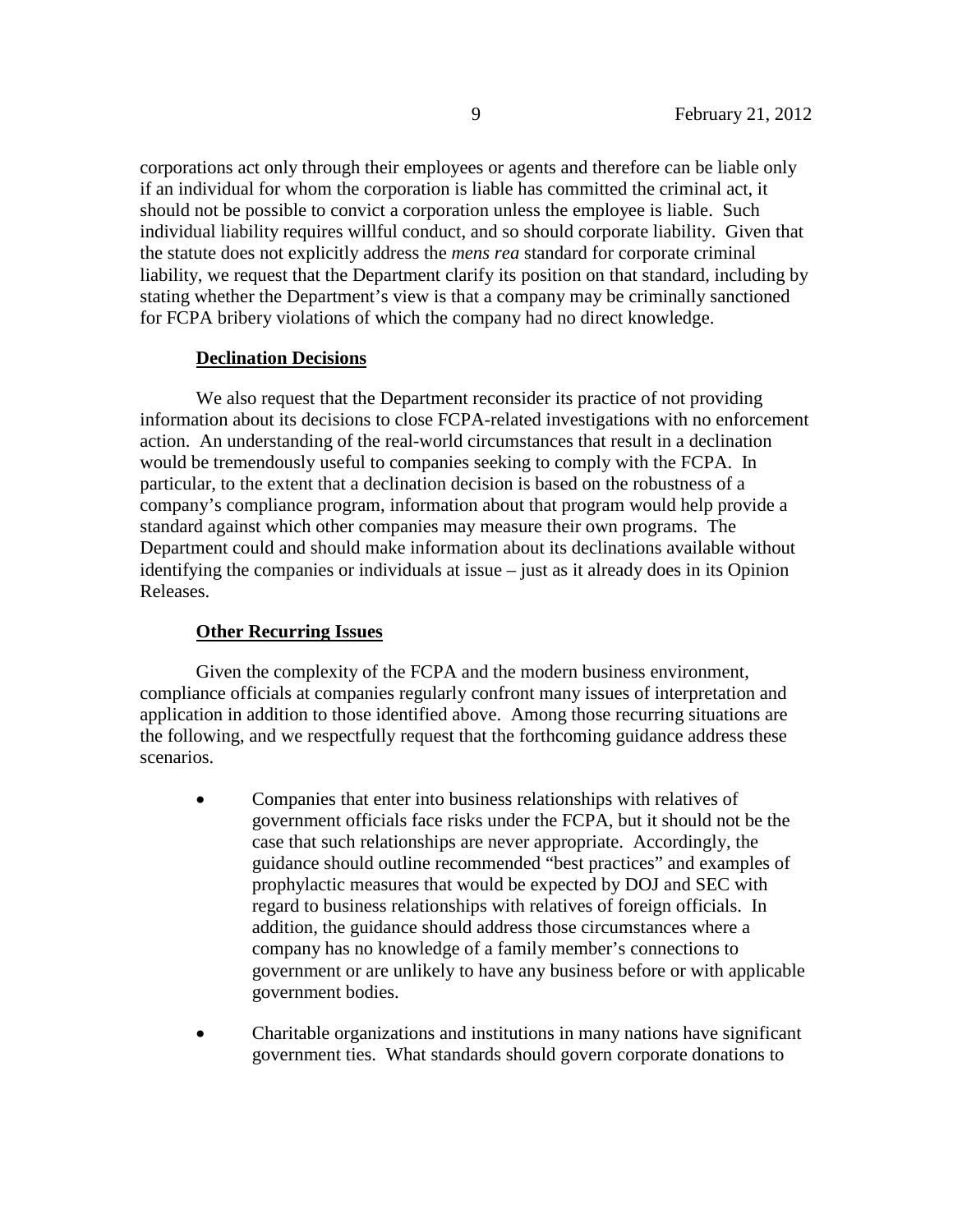charities that have connections with foreign governments? What level of diligence is required or expected when making charitable donations?

 How are U.S. companies to treat apprentice programs or secondment arrangements in which their employees are assigned to work for a foreign customer in which a foreign government holds an interest, with the salaries of the apprenticed employees paid by the U.S. company? Under the FCPA, are such apprenticed or seconded employees treated as employees of a foreign "instrumentality" such that their salaries are viewed as bribes?

 $*$   $*$   $*$ 

As you know, we believe that modest legislative revisions and clarifications of the FCPA remain the best option for providing the certainty needed by the regulated community. Nevertheless, the formal guidance that we understand you will provide in 2012 should carry sufficient precedential weight to be reliable and meaningful for businesses seeking to comply with the FCPA. For example, it should have the same force as other policies of the Department and the SEC, such as the Principles of Federal Prosecution of Business Organizations and the SEC Enforcement Manual. Additionally, in order to avoid conflicting interpretations and ensure a uniform policy, the guidance should be issued by (or at least adopted by) both your agencies and should apply, as Assistant Attorney General Breuer's remarks appeared to indicate, to both criminal and civil enforcement. Guidance that the Department and the SEC are entirely free to disregard in future enforcement decisions would foster only greater uncertainty, not greater compliance.

We appreciate your consideration of this letter, and we would welcome an opportunity to meet with you, at your convenience, to discuss our requests.

Sincerely,

US Chamber of Commerce US Chamber Institute for Legal Reform Advanced Medical Technology Association American Gaming Association American Institute of Certified Public Accountants American Insurance Association Arkansas Cattlemen's Association Arkansas Farm Bureau Bay Area Council